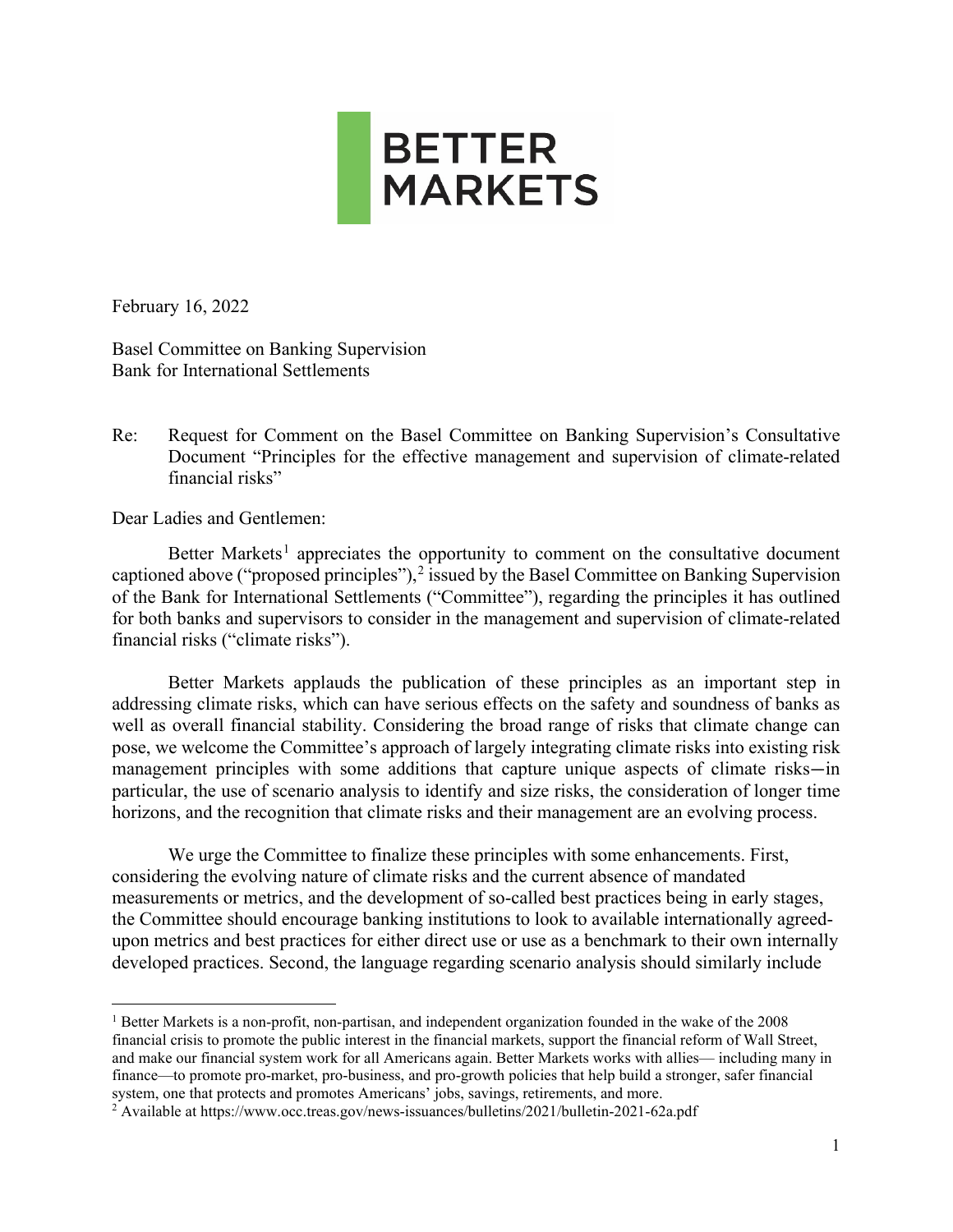promotion of banking institutions' use of internationally agreed-upon scenarios and scientific projections to ensure plausibility and minimum severity of their own scenarios. Third, the principles must recognize the connection between publicly communicated commitments and risk management practices.

# **The Proposed Principles Take the Appropriate Approach of Largely Integrating Climate Risks into Existing Risk Management Principles**

Banks themselves are the "first line" in identifying, sizing, and managing risks, and so it is necessary for banks to ensure they have robust risk management and governance processes in place. It is the responsibility of prudential regulators to assess banks' processes and hold banks accountable when they are not effective. Put another way, it is the responsibility of banks to design and execute processes that are necessary to effectively manage their risks on a day-to-day basis. The responsibility of prudential regulators is to assess risk management and governance *processes* at banks and to take supervisory actions to require banks to fix weaknesses in those processes that are identified through supervisors' assessments of banks.

Climate risks have been recognized in the U.S. and internationally as risks that pose a threat to the safety and soundness of banks and overall financial stability. Numerous global regulatory authorities and organizations have made this recognition – the central banks of Japan, the United Kingdom, France, Germany, the Netherlands, the United States, and others as well as inter-agency and international bodies such as the U.S. Financial Stability Oversight Council, the Bank for International Settlements, and the Financial Stability Board. As a broadly recognized and clearly material risk, climate-related risks must be a part of banks' risk management and governance practices and assessing those must be part of the supervisory assessment processes of bank regulatory authorities. An integral part of that incorporation is including climate risks in supervisory guidance. More important still is including it in supervisors' assessment criteria.

Principles-based guidance does not explicitly outline all aspects of supervisory expectations, and so the principles themselves must be well-founded, specific enough to make the intention of the expectation clear and to promote safe and sound practices, and general enough to allow for evolution and innovation in the creation of best practices. The proposed principles largely achieve this goal by integrating climate risks into the existing principles framework for the risk management and governance of more "traditional" risks, such as credit, market or operational risks and adding components to the principles to capture certain aspects that are unique to climate risks. Indeed, nearly all the proposed principles for climate risks align one-for-one with those of traditional risks. This is sensible and appropriate because climate risks are a risk to safety and soundness just as with more traditional risks and can manifest as more traditional risks. For example, changes in weather patterns could significantly decrease the output of farmland that collateralizes a loan, thereby harming the farmland's income and its inherent value. This would have the effect of increasing both the probability of default on the loan and the loss given default.

Importantly, the proposed principles appropriately focus on the governance of climate risks and the responsibility of boards of directors and senior management. Senior management is responsible for the day-to-day management of all risks to a bank and boards of directors are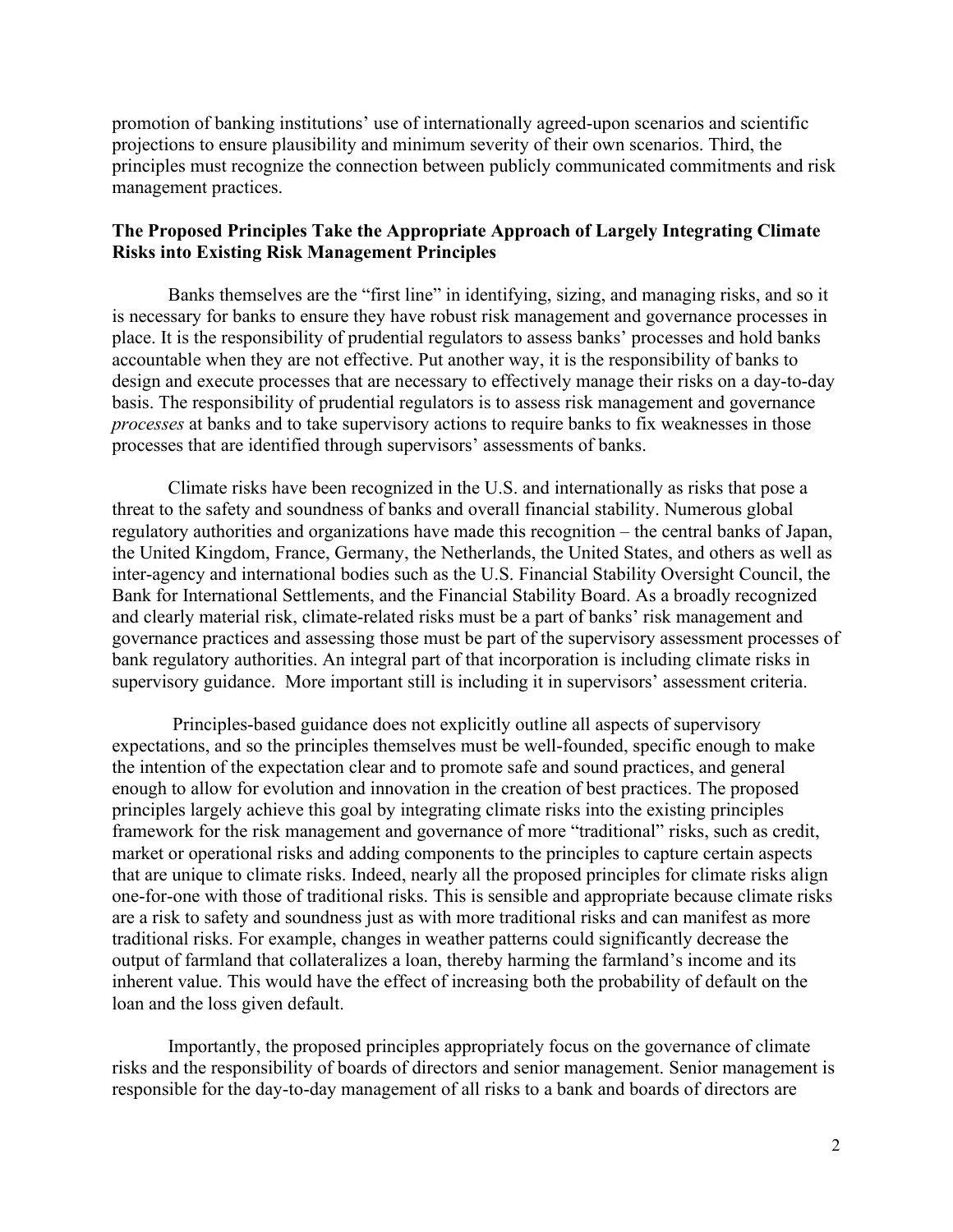ultimately responsible for overseeing the risk management and governance processes and holding senior management accountable for ensuring sufficient and effective risk management and governance processes. Both parties must have sufficient knowledge and understanding of climate risks to fulfill those responsibilities. Key to the principles around governance is the emphasis on a bank ensuring that their board and senior management has sufficient knowledge and understanding of climate risks and the impact on a bank's strategic direction, business model and risk appetite. Considering the evolving nature of climate risks and that they are likely new and less understood risks to boards and senior management, without this emphasis there may be an incentive to pass on responsibility of the management of climate risks to lower-level employees and claim ignorance.

In this regard, the principles also sensibly discuss the assignment of climate-related risks by board members and senior management to specific members and committees. This specific assignment can help ensure that climate risks are being managed, the assigned parties have the necessary knowledge and understanding, and the appropriate parties can be held accountable for any issues that arise. Additionally, identified risks can be escalated more easily and efficiently and understood by each responsible party along the chain of escalation.

Of course, the measurement of climate risks is appropriately a central theme throughout the principles. Measurement and analysis of risks are foundational to their identification, sizing, management, and mitigation. In the spirit of largely treating climate risks similar to other, more traditional risks, the principles reasonably promote the measurement and tracking of climate risks just as with other risks through risk management processes such as: data aggregation; qualitative or quantitative metrics or indicators to assess, monitor, and report climate-related financial risks; materiality thresholds; key risk indicators that align with their regular monitoring and escalation arrangements; and internal risk limits for the various types of material climaterelated financial risks. However, the language around data and measurement should be more instructive, as discussed in more detail below.

Outside of the more standard risk management principles, the Committee has made some welcome additions. The Committee recognizes the key point that risks arising from climate change are evolving just as climate change is itself, a point that defines a major distinguishing factor of climate risks and one that is the basis for the following two additions beyond existing risk management principles. First, the Committee recognizes climate risks can materialize over longer time horizons as compared to more traditional risks and that banks must consider this in their management of climate risks. This is true for both physical and transition risks. Such recognition is necessary for climate risks to be properly considered and managed and appropriately encourages banks to think about how the risks will evolve over time and plan or take current actions accordingly. Second, the Committee specifically promotes the use of scenario analysis as a critical tool for sizing and identifying climate risks. Stress testing and scenario analysis are widely recognized as important tools for assessing evolving risks that can take many different paths over varying time horizons. These additions will promote banks to be both nimble and forward-looking, necessary aspects of managing climate risks.

## **Measurement is the Linchpin to Effective Risk Management, and So the Principles Should Promote of Minimum Standards**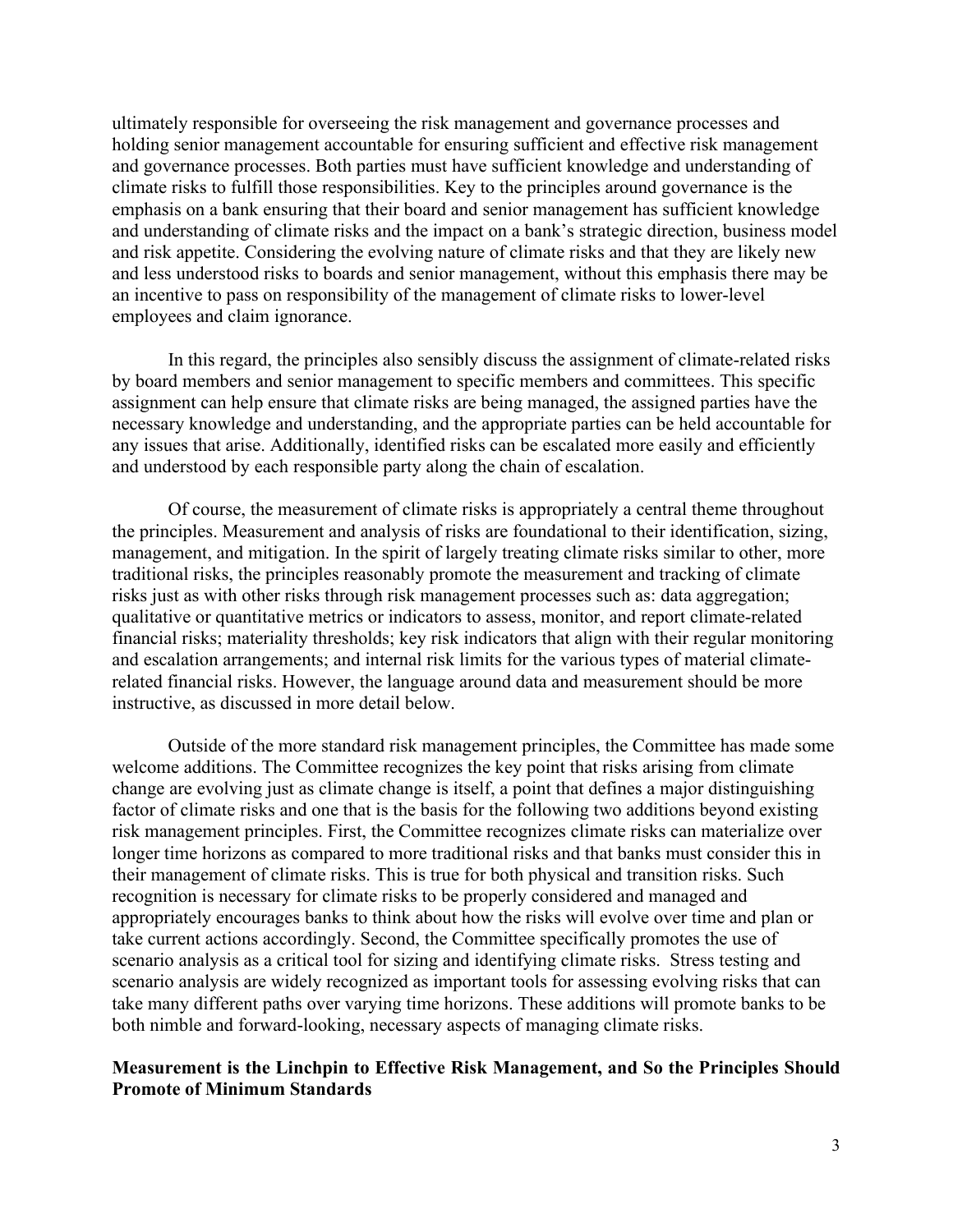Being able to measure climate-related risks and exposures is fundamental to almost all categories of principles in the consultative document—capital and liquidity adequacy, the risk management process, management monitoring and reporting, and the comprehensive management of credit, market, liquidity, operational, and other risks. The guidance principles appropriately discuss the risk management processes noted above: data aggregation; qualitative or quantitative metrics or indicators to assess, monitor, and report climate-related financial risks; materiality thresholds; key risk indicators that align with their regular monitoring and escalation arrangements; and internal risk limits for the various types of material climate-related financial risks.

Without sufficient measurement techniques and criteria, banks will not be able to properly execute any of these risk management processes. For example, the process of simply determining which climate risks rise to the level of being material could yield unreliable results or underestimate the amount of material climate risks to the bank. Similarly, in the process of setting risk limits and monitoring against them, if data and measurements are unreliable, then not only would the limits be unreliable but so would the measurements against them, potentially making the entire process a worthless exercise.

So, while it is beneficial that the principles encourage banks to "put in place processes to ensure that the aggregated data is accurate and reliable," when it comes to data and measurements the principles do not address the "evolving nature of climate-related risks" that is also noted in the consultation document. This evolving nature and the general absence of data collection and climate risk measurement at banks make these processes more difficult to establish and more uncertain in their execution. This should be addressed in the proposed principles by promoting the use of or comparison to climate risk measurement "best practices."

Considering the consultative document is intended to support a principles-based approach to addressing climate risks, it is prudent not to be explicitly instructive as to which data to collect and which metrics to utilize. Discretion should be left to the banks so that they can collect data and design metrics and thresholds that are appropriate to the structure and risk profile of their business. The approach also allows for evolution and innovation within and among banks to create new best practices or improve upon existing practices.

However, given that climate risk management is in early stages and that there are not currently any generally accepted climate risk metrics or data collection requirements, banks should not be left entirely to their own discretion, and the supervisory principles should explicitly promote the use of or comparison to some agreed-upon best practices with regard to data collection and metrics. That is, the guiding principles should state that as banks establish their risk management practices, they should be looking to international organizations such as the Financial Stability Board's Task Force on Climate-Related Financial Disclosures or the United Nations International Panel on Climate Change for their recommendations on data collection, climate risk measurements, and risk management as an example of best practices.

In fact, many banks are already doing exactly that. All the U.S. Global Systemically Important Banks are disclosing information that is aligned with the TCFD recommendations with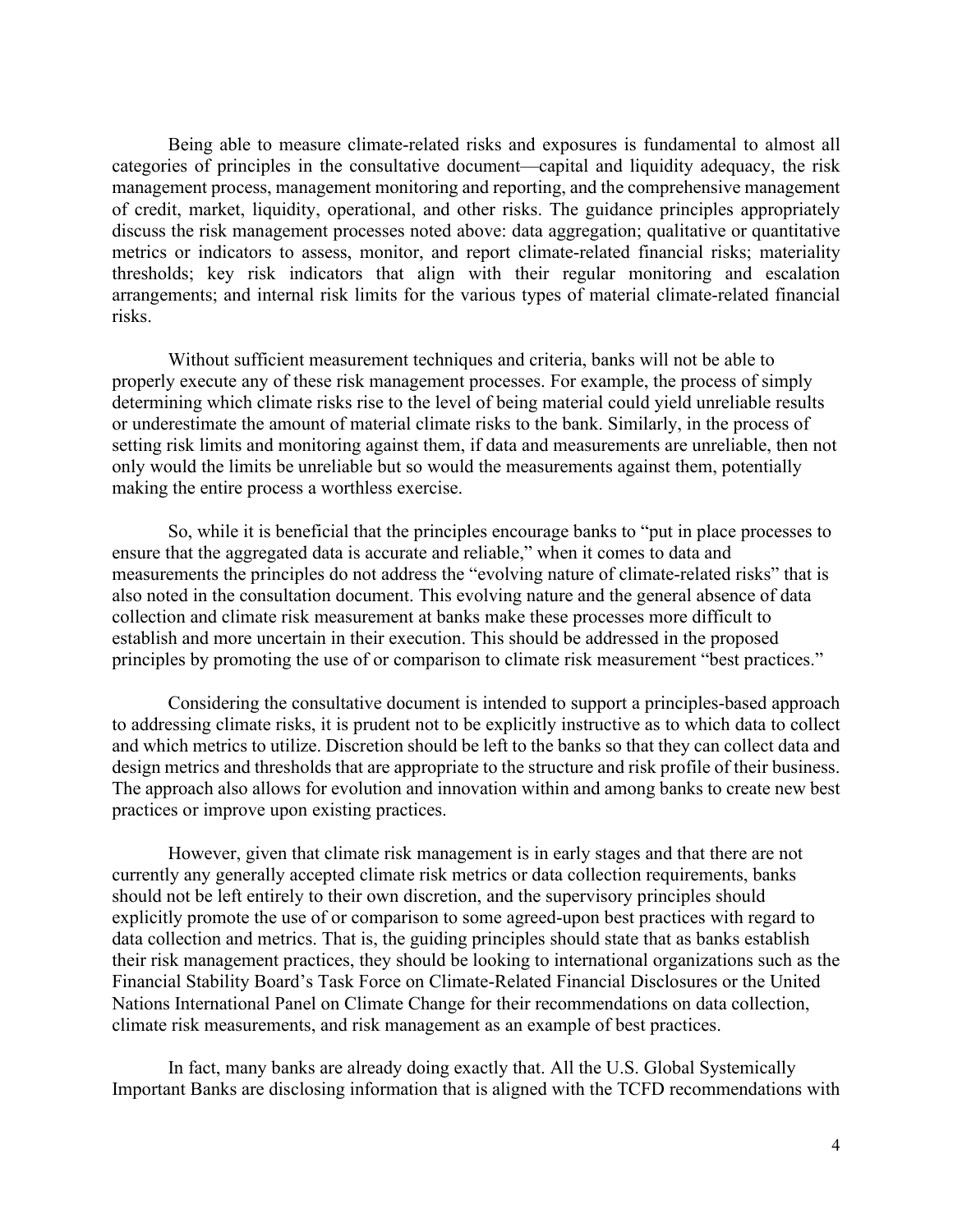plans to increase the amount of such information and are registered supporters<sup>[3](#page-4-0)</sup> of the TCFD recommendations. The most recent TCFD annual report published by the FSB from October 2021[4](#page-4-1) shows that over 50% of firms disclosed climate-related risks and opportunities aligned with their recommendations. But just because some banks are voluntarily utilizing international recommendations does not mean there is no need to include the promotion of their use in the principles. It is even more reason to do so.

Not only will the use of or comparison to measurements from broadly available best practices be beneficial to banks, but it would be beneficial to supervisors as well. It will help set minimum expectations for banks and promote broad-based general standards across the industry, allowing for comparison between banks and the aggregation of risks across supervised institutions. Data and risk aggregation supports the monitoring of systemic risk build-up, which is critical to examining the safety and soundness of the system as a whole and is a key component to assessing overall financial stability within a country and across countries through collaboration or international supervisory organizations. This is especially important for climate risks, which are truly global.

### **Similarly, the Principles Regarding Scenario Analysis Lack the Promotion of Plausible Scenarios with Minimum Levels of Severity**

Similar to data collection and climate risk measurement, the principles leave too much discretion to banks regarding their scenario analysis. While it is positive that the principles identify scenario analysis as a key tool for banks to be using in sizing and assessing their climate risks, the principles fail to include language that promotes the use of plausible scenarios that have some minimum level of severity.

Again, discretion is an important component of a bank's internal risk management practices. For scenario analysis, it allows a bank to design scenarios that are specific and unique to their business model and risk profile and to create new scenarios that may not have been imagined by their peers or regulatory authorities. However, allowing too much discretion can lead to banks potentially ignoring certain important aspects of climate change or designing scenarios that may not be as severe as generally accepted by the scientific community.

Therefore, the principles should encourage banks to benchmark their scenarios against internationally agreed-upon scenarios and scientific projections, such as those produced by the Network for Greening the Financial System or the climate projections created by the United Nations, to ensure some reasonable level of plausibility and severity. By looking to these scenarios and projections when designing their own scenarios, banks can determine a reasonable minimum level of severity. Of course, as noted banks must create scenarios that capture their unique risk profiles, but any material deviations from the benchmark scenarios that are used to capture unique risks can be explained in their summaries of scenario analyses to note why the deviations were made.

<span id="page-4-0"></span><sup>&</sup>lt;sup>3</sup> See the full list of registered supporting institutions at https://www.fsb-tcfd.org/supporters/

<span id="page-4-1"></span><sup>4</sup> Financial Stability Board's Task Force on Climate-related Financial Disclosures *2021 Status Report* (October

<sup>2021),</sup> available at https://assets.bbhub.io/company/sites/60/2021/07/2021-TCFD-Status\_Report.pdf